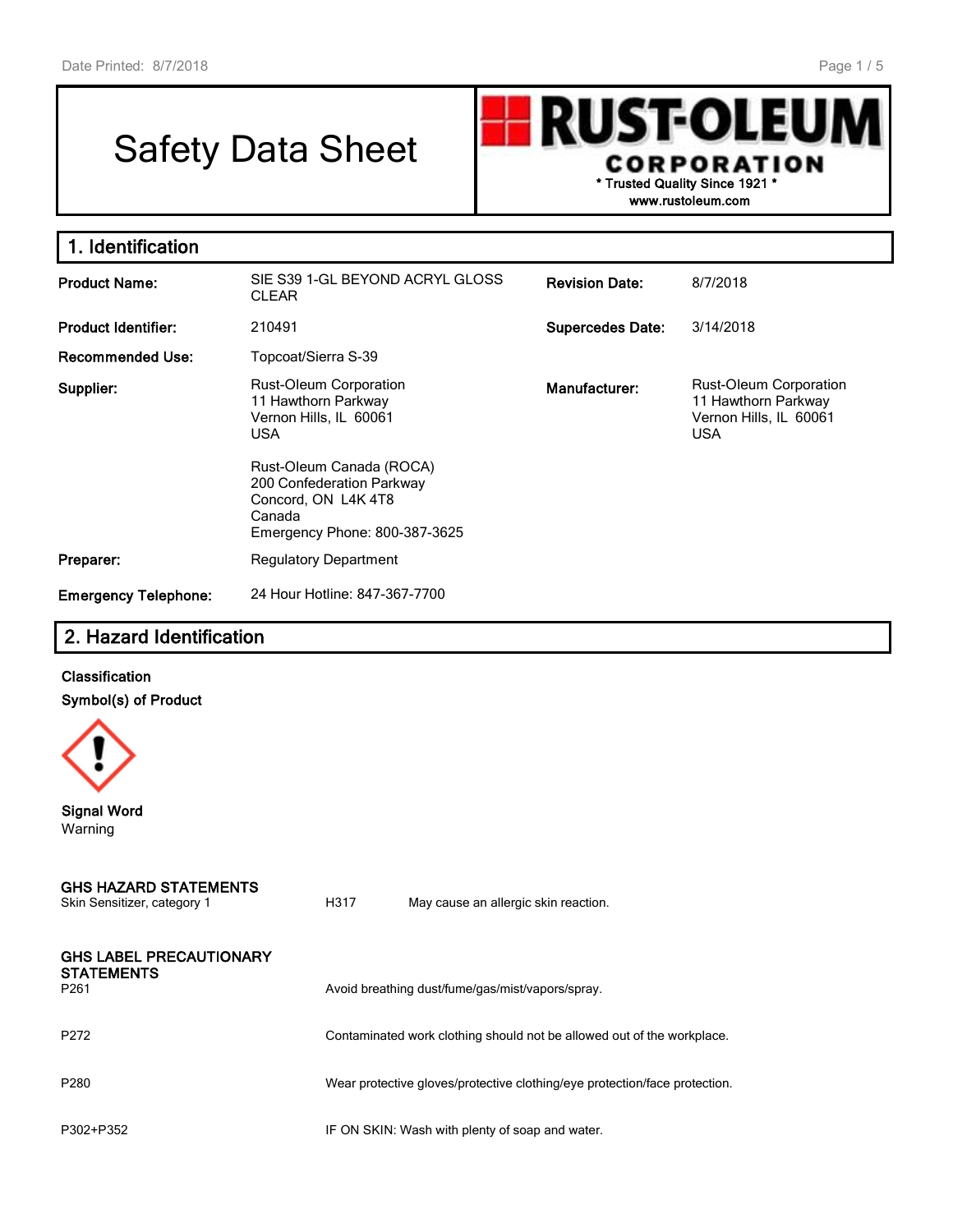| Date Printed: 8/7/2018 |                                                                                            | Page 2/5 |
|------------------------|--------------------------------------------------------------------------------------------|----------|
| P333+P313              | If skin irritation or rash occurs: Get medical advice/attention.                           |          |
|                        |                                                                                            |          |
| P321                   | For specific treatment see label                                                           |          |
|                        |                                                                                            |          |
| P501                   | Dispose of contents/container in accordance with local, regional and national regulations. |          |
|                        |                                                                                            |          |

#### **GHS SDS PRECAUTIONARY STATEMENTS**

P363 Wash contaminated clothing before reuse.

# **3. Composition / Information On Ingredients**

#### **HAZARDOUS SUBSTANCES**

| <b>Chemical Name</b>          | CAS-No.   | $Wt.$ % | <b>GHS Symbols</b> | <b>GHS Statements</b> |
|-------------------------------|-----------|---------|--------------------|-----------------------|
| 1,2-Benzisothiozole-3(2H)-one | 2634-33-5 | 0.3     | GHS05-GHS07        | H302-315-317-318      |

## **4. First-Aid Measures**

**FIRST AID - EYE CONTACT:** Immediately flush eyes with plenty of water for at least 15 minutes holding eyelids open. Get medical attention. Do NOT allow rubbing of eyes or keeping eyes closed.

**FIRST AID - SKIN CONTACT:** Wash skin with soap and water. Remove contaminated clothing. Get medical attention if irritation develops or persists.

**FIRST AID - INHALATION:** Remove to fresh air. If not breathing, give artificial respiration. If breathing is difficult, give oxygen. Get immediate medical attention. Do NOT use mouth-to-mouth resuscitation. If you experience difficulty in breathing, leave the area to obtain fresh air. If continued difficulty is experienced, get medical assistance immediately.

**FIRST AID - INGESTION:** Swallowing less than an ounce will not cause significant harm. For larger amounts, do not induce vomiting, but give one or two glasses of water to drink and get medical attention. If swallowed, rinse mouth with water. If feeling unwell, get medical attention.

# **5. Fire-Fighting Measures**

**EXTINGUISHING MEDIA:** Alcohol Film Forming Foam, Carbon Dioxide, Dry Chemical, Water Fog

**UNUSUAL FIRE AND EXPLOSION HAZARDS:** FLASH POINT IS TESTED TO BE GREATER THAN 200 DEGREES F. No unusual fire or explosion hazards noted. Keep containers tightly closed.

**SPECIAL FIREFIGHTING PROCEDURES:** Water may be used to cool closed containers to prevent buildup of steam. If water is used, fog nozzles are preferred.

**Special Fire and Explosion Hazard (Combustible Dust):** No Information

#### **6. Accidental Release Measures**

**STEPS TO BE TAKEN IF MATERIAL IS RELEASED OR SPILLED:** Dispose of according to local, state (provincial) and federal regulations. Do not incinerate closed containers. If spilled, contain spilled material and remove with inert absorbent. Dispose of contaminated absorbent, container, and unused contents in accordance with local, state, and federal regulations. Do not incinerate closed containers

# **7. Handling and Storage**

**HANDLING:** Avoid contact with eyes. Wash hands before eating. Wash thoroughly after handling. Remove contaminated clothing and launder before reuse. Use only with adequate ventilation. Follow all SDS and label precautions even after container is emptied because it may retain product residues. Avoid breathing fumes, vapors, or mist. Avoid contact with eyes, skin and clothing.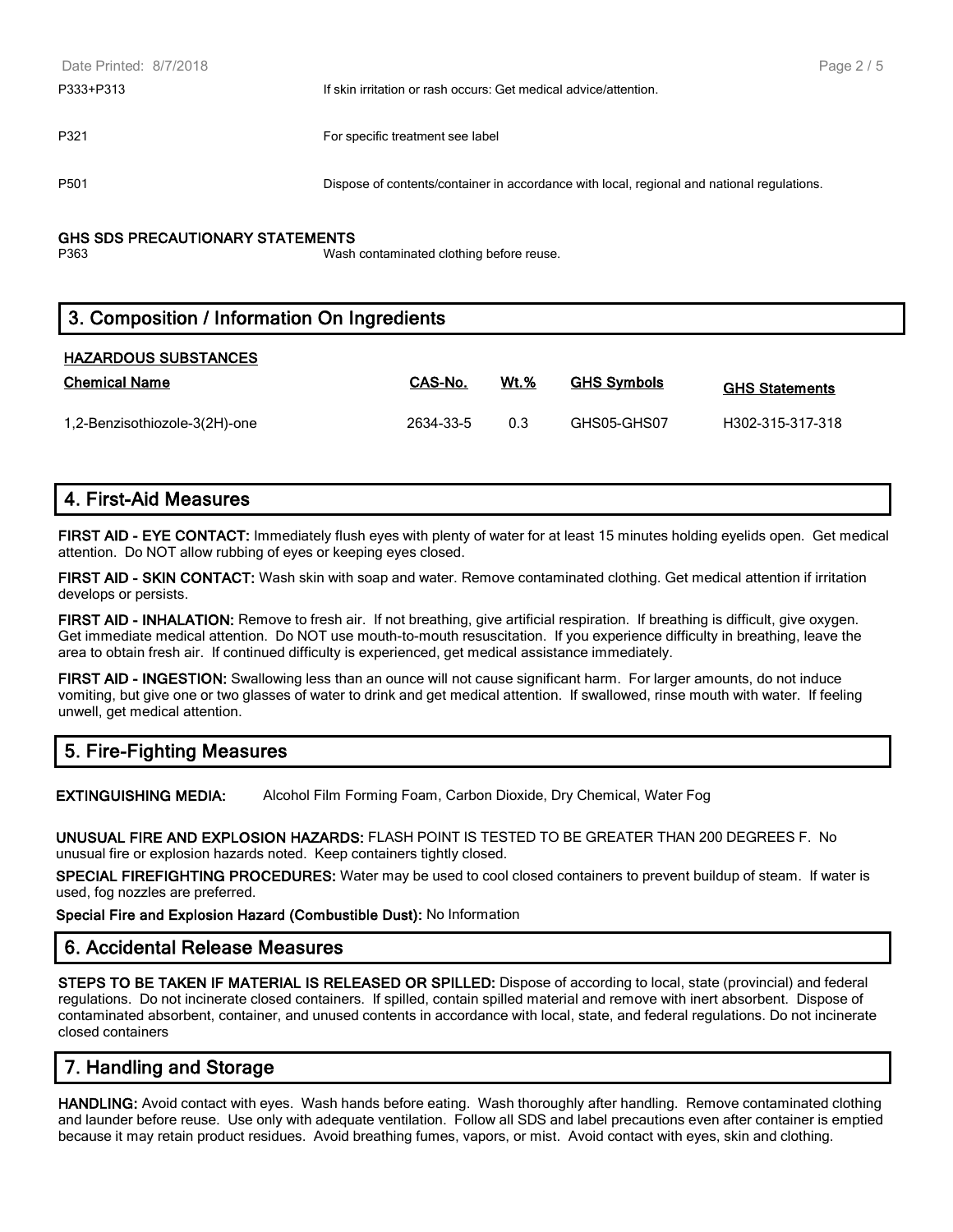**Advice on Safe Handling of Combustible Dust:** No Information

| 8. Exposure Controls / Personal Protection |           |                       |                          |                                  |                     |                                    |
|--------------------------------------------|-----------|-----------------------|--------------------------|----------------------------------|---------------------|------------------------------------|
| Chemical Name                              | CAS-No.   | Weight %<br>Less Than | <b>ACGIH TLV-</b><br>TWA | <b>ACGIH TLV-</b><br><b>STEL</b> | <b>OSHA PEL-TWA</b> | <b>OSHA PEL-</b><br><b>CEILING</b> |
| 1,2-Benzisothiozole-3(2H)-one              | 2634-33-5 | ۱.٥                   | N.E.                     | N.E.                             | N.E.                | N.E.                               |

#### **PERSONAL PROTECTION**

**ENGINEERING CONTROLS:** Prevent build-up of vapors by opening all doors and windows to achieve cross-ventilation. Use process enclosures, local exhaust ventilation, or other engineering controls to control airborne levels below recommended exposure limits.

**RESPIRATORY PROTECTION:** A NIOSH/MSHA approved air purifying respirator with organic vapor cartridge or canister may be permissible under certain circumstances where airborne concentrations are expected to exceed exposure limits. A respiratory protection program that meets OSHA 1910.134 and ANSI Z88.2 requirements must be followed whenever workplace conditions warrant a respirator's use.

**SKIN PROTECTION:** Nitrile or Neoprene gloves may afford adequate skin protection. Use gloves to prevent prolonged skin contact.

**EYE PROTECTION:** Use safety eyewear designed to protect against splash of liquids. Use ANSI Z87.1 approved safety eyewear.

**OTHER PROTECTIVE EQUIPMENT:** Refer to safety supervisor or industrial hygienist for further information regarding personal protective equipment and its application. Refer to safety supervisor or industrial hygienist for further guidance regarding types of personal protective equipment and their applications.

**HYGIENIC PRACTICES:** Wash thoroughly with soap and water before eating, drinking or smoking. Remove contaminated clothing immediately and launder before reuse.

**Engineering Measures for Combustible Dust:** No Information

### **9. Physical and Chemical Properties**

| Appearance:                 | Liguid                      | <b>Physical State:</b>           | Liguid        |
|-----------------------------|-----------------------------|----------------------------------|---------------|
| Odor:                       | Solvent Like                | <b>Odor Threshold:</b>           | N.E.          |
| <b>Relative Density:</b>    | 1.035                       | pH:                              | N.D.          |
| Freeze Point, °C:           | ND.                         | <b>Viscosity:</b>                | N.D.          |
| <b>Solubility in Water:</b> | Miscible                    | <b>Partition Coefficient, n-</b> |               |
| Decompostion Temp., °C:     | N.D.                        | octanol/water:                   | N.D.          |
| Boiling Range, °C:          | $100 - 100$                 | Explosive Limits, vol%:          | $N.A. - N.A.$ |
| <b>Flammability:</b>        | Does not Support Combustion | Flash Point, °C:                 | 94            |
| <b>Evaporation Rate:</b>    | Slower than Ether           | Auto-ignition Temp., °C:         | N.D.          |
| <b>Vapor Density:</b>       | Heavier than Air            | <b>Vapor Pressure:</b>           | N.D.          |
|                             |                             |                                  |               |

(See "Other information" Section for abbreviation legend)

# **10. Stability and Reactivity**

**CONDITIONS TO AVOID:** Avoid contact with strong acid and strong bases.

**INCOMPATIBILITY:** Incompatible with strong oxidizing agents, strong acids and strong alkalies.

**HAZARDOUS DECOMPOSITION:** When heated to decomposition, it emits acrid smoke and irritating fumes. By open flame, carbon monoxide and carbon dioxide.

**HAZARDOUS POLYMERIZATION:** Will not occur under normal conditions.

**STABILITY:** This product is stable under normal storage conditions.

## **11. Toxicological Information**

**EFFECTS OF OVEREXPOSURE - EYE CONTACT:** Causes eye irritation. Irritating, and may injure eye tissue if not removed promptly.

**EFFECTS OF OVEREXPOSURE - SKIN CONTACT:** Substance may cause slight skin irritation. Low hazard for usual industrial handling or commercial handling by trained personnel.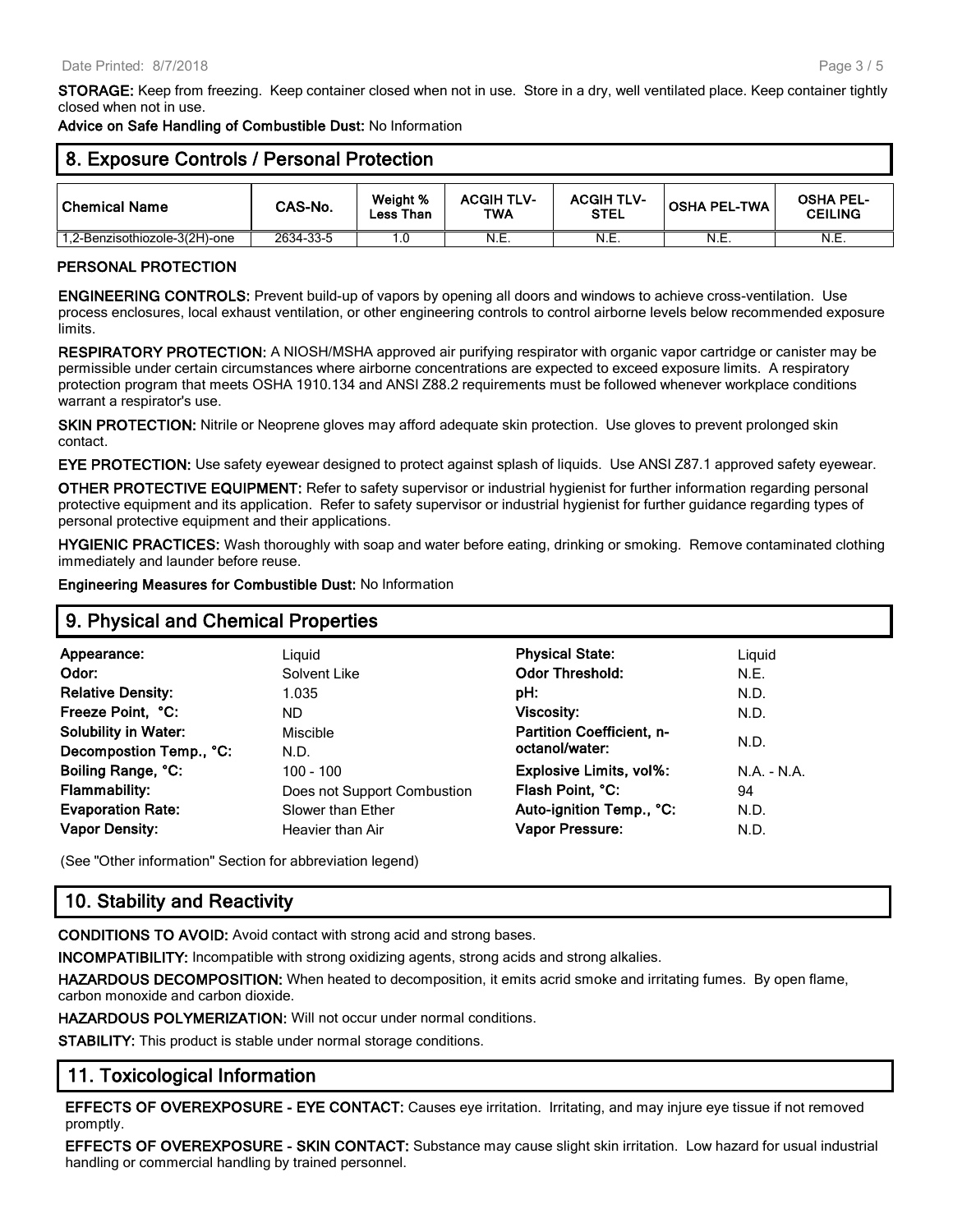#### Date Printed: 8/7/2018

**EFFECTS OF OVEREXPOSURE - INHALATION:** Low hazard for usual industrial handling or commercial handling by trained personnel. Routine handling and application does not require use of respiratory protection; however, if air monitoring demonstrates vapor, mist, or dust levels above applicable limits, wear an appropriate, properly fitted respirator (NIOSH/MSHA approved) during handling and application. Follow respirator manufacturer's directions for respirator use. High gas, vapor, mist or dust concentrations may be harmful if inhaled. Avoid breathing fumes, spray, vapors, or mist.

**EFFECTS OF OVEREXPOSURE - INGESTION:** Substance may be harmful if swallowed.

#### **EFFECTS OF OVEREXPOSURE - CHRONIC HAZARDS:** No Information

**PRIMARY ROUTE(S) OF ENTRY:** Eye Contact, Ingestion, Inhalation, Skin Absorption, Skin Contact

#### **ACUTE TOXICITY VALUES**

**The acute effects of this product have not been tested. Data on individual components are tabulated below:**

| CAS-No.   | <b>Chemical Name</b>          | Oral LD50      | Dermal LD50 | <u>Vapor LC50</u> |
|-----------|-------------------------------|----------------|-------------|-------------------|
| 2634-33-5 | 1,2-Benzisothiozole-3(2H)-one | 1020 mg/kg Rat | N.E         | - N.E.            |

N.E. - Not Established

#### **12. Ecological Information**

**ECOLOGICAL INFORMATION:** Product is a mixture of listed components.

#### **13. Disposal Information**

**DISPOSAL INFORMATION:** Dispose of material in accordance to local, state, and federal regulations and ordinances. Do not allow to enter waterways, wastewater, soil, storm drains or sewer systems.

#### **14. Transport Information**

|                              | Domestic (USDOT) | <b>International (IMDG)</b> | Air (IATA)    | <b>TDG (Canada)</b> |
|------------------------------|------------------|-----------------------------|---------------|---------------------|
| <b>UN Number:</b>            | N.A.             | N.A.                        | N.A.          | N.A.                |
| <b>Proper Shipping Name:</b> | Not Regulated    | Not Regulated               | Not Regulated | Not Regulated       |
| <b>Hazard Class:</b>         | N.A.             | N.A.                        | N.A.          | N.A.                |
| <b>Packing Group:</b>        | N.A.             | N.A.                        | N.A.          | N.A.                |
| <b>Limited Quantity:</b>     | No               | No.                         | No.           | No                  |

#### **15. Regulatory Information**

# **U.S. Federal Regulations:**

#### **CERCLA - SARA Hazard Category**

This product has been reviewed according to the EPA 'Hazard Categories' promulgated under Sections 311 and 312 of the Superfund Amendment and Reauthorization Act of 1986 (SARA Title III) and is considered, under applicable definitions, to meet the following categories:

Respiratory or Skin Sensitization

#### **Sara Section 313:**

This product contains the following substances subject to the reporting requirements of Section 313 of Title III of the Superfund Amendment and Reauthorization Act of 1986 and 40 CFR part 372:

No Sara 313 components exist in this product.

#### **Toxic Substances Control Act:**

This product contains the following chemical substances subject to the reporting requirements of TSCA 12(b) if exported from the United States: